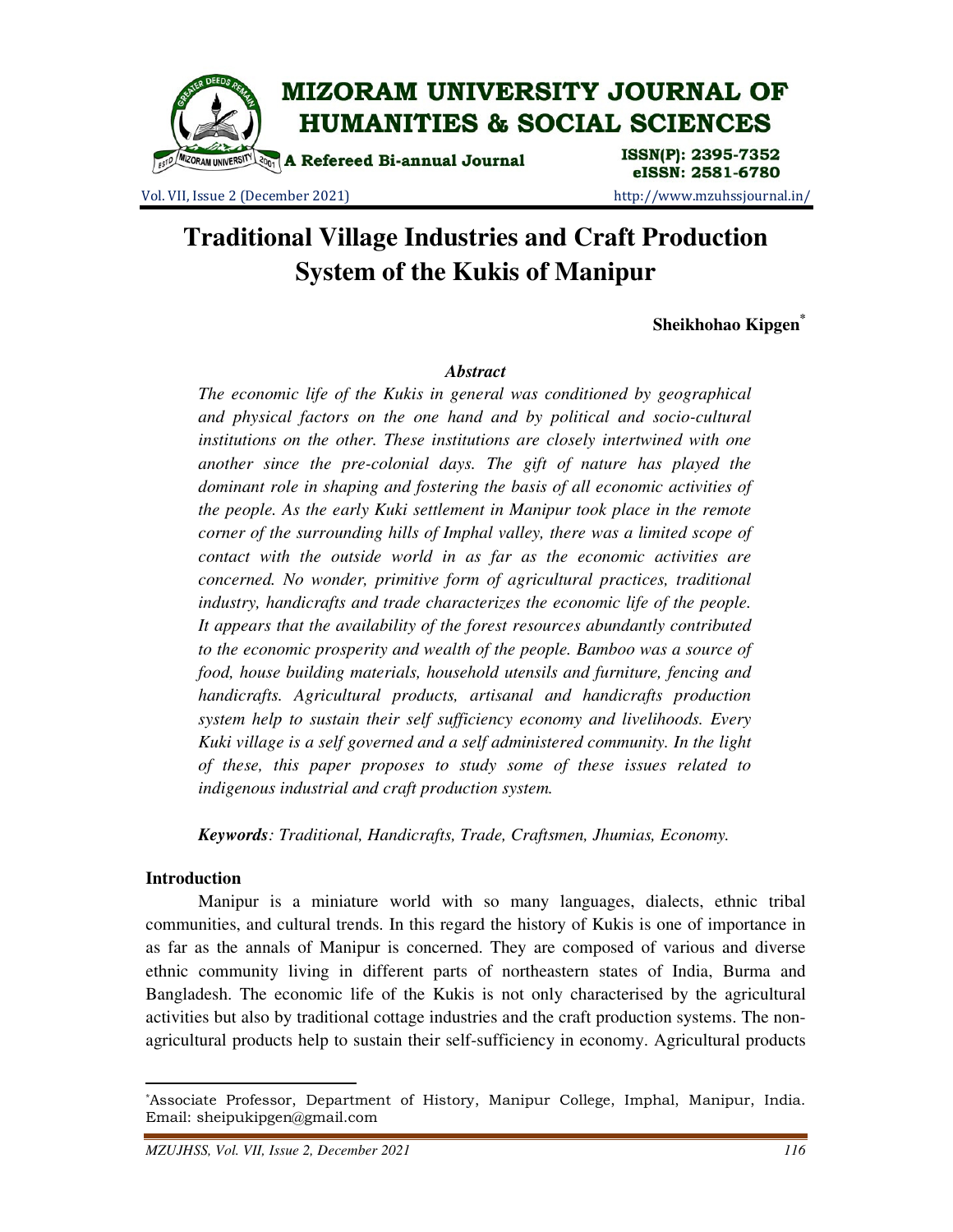were thus supplemented by the artisanal and handicraft production. In the whole of Manipur, the indigenous cottage industries and handicraft products are dependent upon the availability of natural resources to suit the taste, colour and customs<sup>1</sup>. In the indigenous industrial sector, carpentry, basketry, cane and bamboo works, loin loom, metallurgy and metal works, ricebeer preparation, etc. represented the traditional economy of the Kukis. In this sector, the goods are produced by the village artisans to meet mostly the needs of the local population. There were also local craftsmen and artisans who produced goods and services under the support and encouragement of the chief for the community. They also procured their iron tools through barter trade from Manipur and Burma (Myanmar). The craft production system of the Kukis is characterized by skilled work force, knowledge of the design, machining and fitting through apprenticeship making it to the finest finished goods. It is really an art and a source of pride in the Kuki society.

 Evidently, the main activity of the Kuki tribes center around food production to which their economy is based mainly on agriculture. It was a subsistence economy. Their agriculture system of jhuming, though destructive, gives the cultivator a reasonable return even without the use of chemical fertilizers. However, as it was unprofitable to cultivate the same site repeatedly, a new plot of land was looked in for. This practice of shifting land for cultivation after every one or two years and then clearing new sites meant that after about five years or more all the land near their habitat had been used. This leads to erosion of the soil and loss of its fertility. But, since there was availability of unoccupied vast tracts of land, the entire village would be tempted to shift to a new site for better economic prospects. This was responsible for the nomadic pattern of their life. This type of nomadic life continued to exist among some of the Thadou Kukis and other tribal groups till the outbreak of the Anglo-Kuki War of 1917-18. Apart from this, inter-clan feuds were also responsible for their migratory habits. This was one of the reasons why they were found settled in different parts of Manipur in particular and northeast Indian states in general.

 As a result of their constant shifting, it was almost impossible to amass wealth either in the form of immovable or even substantial moveable property. They shifted to new sites with their belongings, which they could carry on their backs. What can be called household property was therefore, very less and limited. Some of their permanent household properties consisted of few agricultural implements like hoes, axes, cooking pot etc. Their weapons of war included *daos*, spears, guns etc. Besides, one or two gongs, a few necklaces and a few heirlooms constituted their household properties. Their domestic animals such as fowls, dogs, goats, pigs, cats, *mithun* also shifted along with the owner. The mithun was the most valued domestic animal and those Kuki households, which possessed several number of *Sel* (mithun) were considered rich. Cattle wealth was cherished. The old tradition of the Kukis continued to govern agricultural practices in the remote villages. Moreover, the process of distribution or appropriation of products involved channelling the products upward to socially determined allocative centres such as the chief, the priest and the blacksmith. In fact, the traditional society of all the tribals was marked by a constant or mutual 'give and take', the culture, which has been practised till today.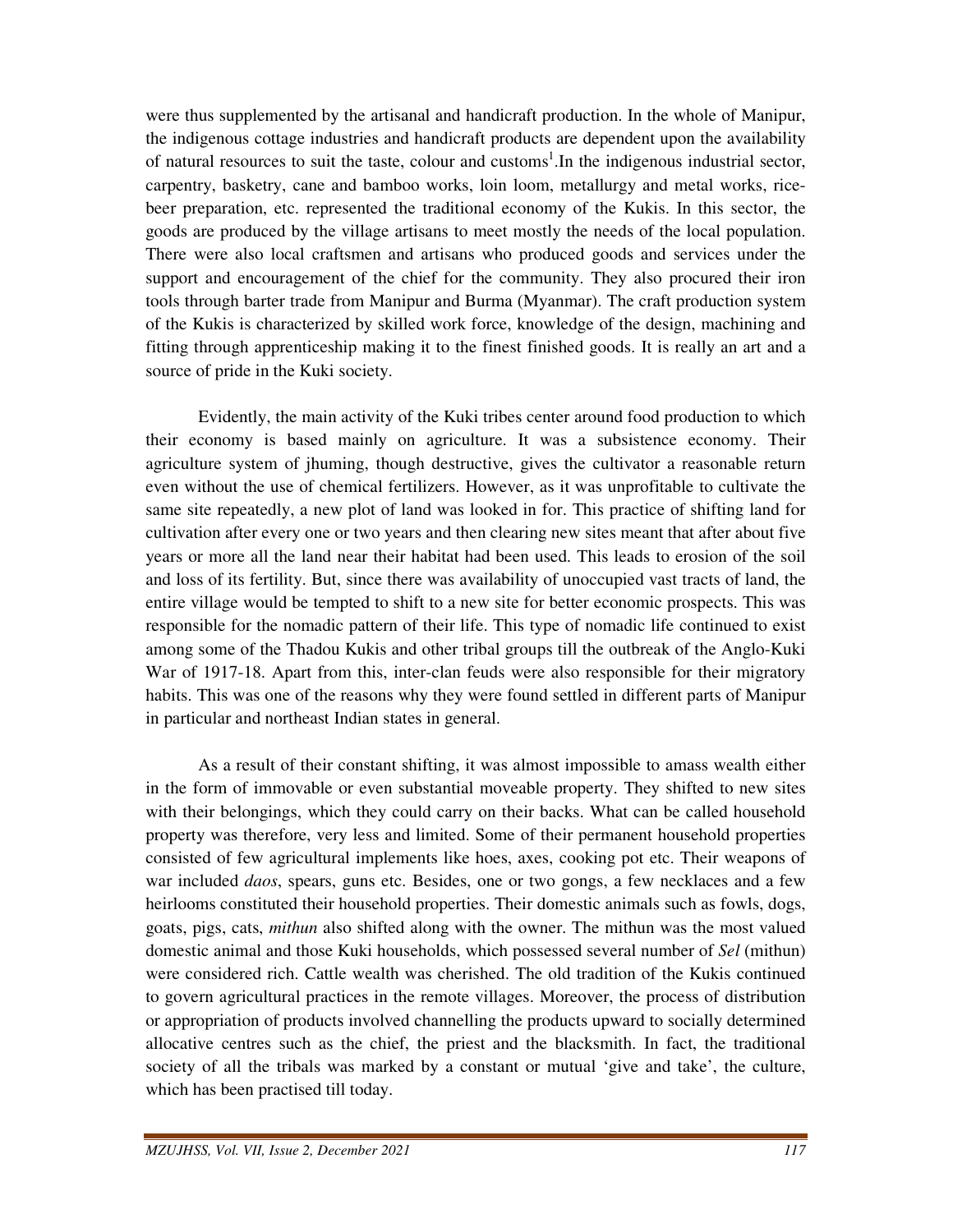#### **Basketry, Bamboo and Cane Works**

 Some scholars maintain that the economic life of the Kukis is also in fact a 'Bamboo and cane' based economy. It is true that bamboo is one of the most important elements in their economy as it not only provides but also meets many of their essential needs. While the new bamboo shoots provided food, the young bamboos provided materials for making baskets and house and household furniture. Similarly, cane also met many of their essential needs from providing food to making different kinds of baskets or furniture. Matured bamboos and canes provided the primary building materials for houses and barns. Bamboo was the main material for wood substitution.

 The craftsmen in the village produced baskets of different types by using splitted cane and bamboo materials after turning it into a fine rope. They are used for collecting firewood and carrying other goods for domestic purposes, such as *Beng* (carrying basket of open hexagonal shape), *Paipeh* (carrying basket), *Longkai* (Female carrying basket), Pocha (storing basket), *Hahvang* (Sieves), *Godal* (Tray), *Sinkhup* (storing box), etc. Another important storing basket is called *Thul* or *Lel*with four short legs and about 12 inches square at the bottom. It starts widening from the bottom till the mouth circle with a diameter of about 30 inches. Its outer layer is closely woven with fine splitted bamboo or cane, which are held in their place by an inner layer of bamboo more loosely woven. These baskets are water proof<sup>2</sup>. Besides, household furnitures like arm chair, stool, table, etc. were also manufactured by the craftsmen. All these art of making basketry and furniture products were mastered by sheer hard work. Intricate designs are a testimony to their skill, which made products, which were need based. Some baskets and mats were partially coloured with intricate designs. The art of making traditional Kuki mats with complex design require a lot of skills and craftsmanship.

# **Carpentry Works**

Carpentry is not a new thing to the Kukis dwelling in the abode of nature. They collected any kind of raw material such as wood or bamboo from the forest for carpentry and other allied works. With the use of primitive instruments such as dao, axe (*Heicha*), a hoelike spade specially designed for carpentry works called *Heikhup* etc. the Kuki craftsmen produced impressive household properties and furniture such as drinking wooden cups, drinking mugs of buffalo, bamboo tube for storing water (*Tuithei*), wooden plates, bamboo spoons (*guokhe*), spear handle, stool hewn from solid log, and many other essential requirements of domestic importance. All these products helped in strengthening one's economic status as the product could be bartered for food grains, or even livestock. Those who had abundant food grains could have the craft products in exchange for their food by means of barter system which was quite prevalent.

# **Village Smithy**

The village blacksmith is mainly responsible for manufacturing weapons of war, agricultural and household implements and tools which required strenuous labour. Every Kuki village has its own blacksmith whose service is indispensable for the sustenance of the village economy. To forge iron, a separate shed for the blacksmith is constructed in which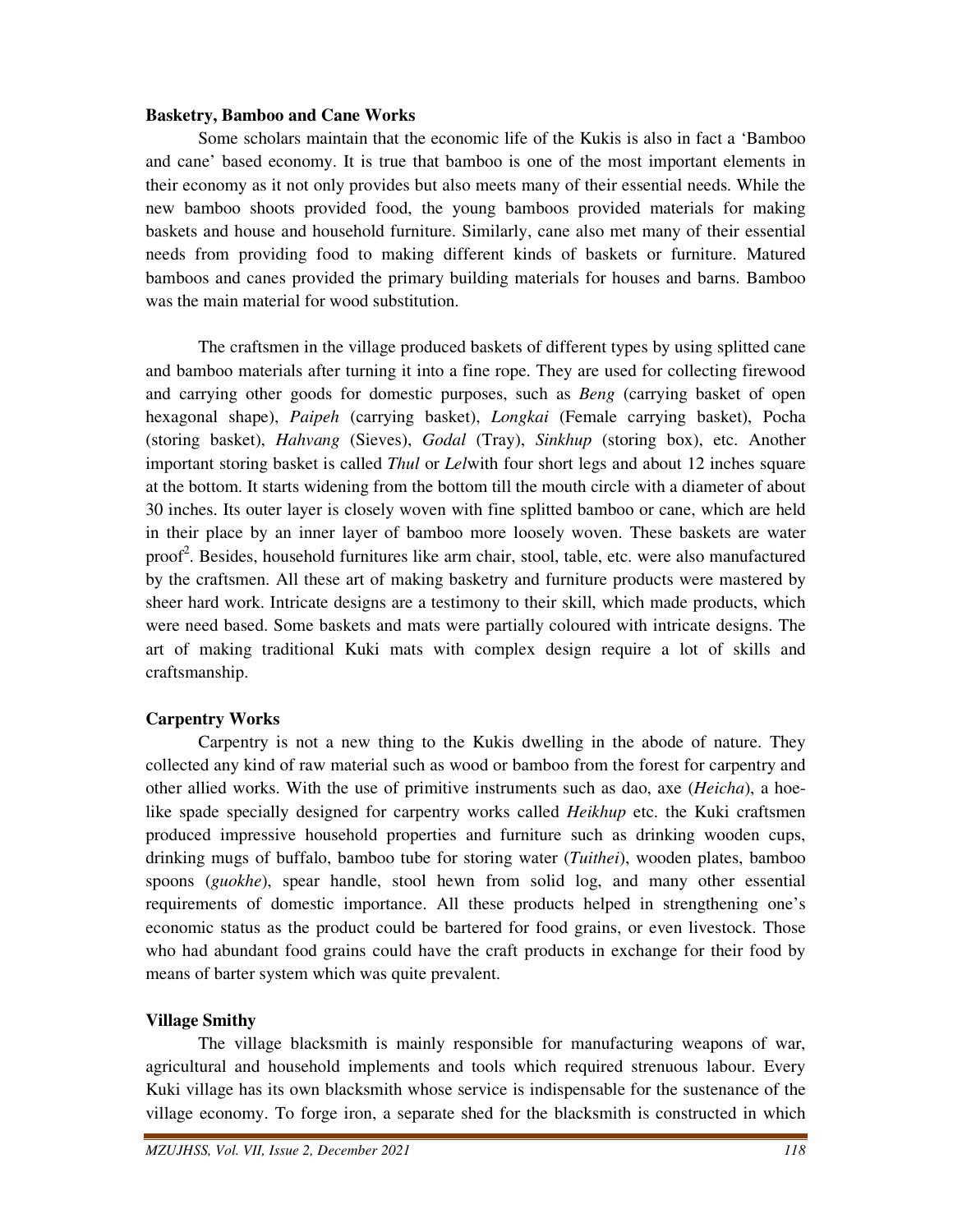two hollowed wooden cylinders are buried in the ground standing upright. Two bamboo tubes fitted to the cylinders are placed just below the charcoal fire. And when the pistons which is made up of bamboo and cock's feather is worked by hand, it moves up and down. Charcoal is used in the furnace. Thus, agricultural or household tools like spades, hoes, knives, sickles, dibble, etc. and weapons of war were manufactured. The science of melting brass is also known as is evident with the manufacture of brass hair-pins, bangles, armlets, metals beads etc. by pouring the molten metal into moulds made of a mixture of paddy husk, clay and sand. Indigenous method of smelting ores has been known to them since time immemorial.

 As they are independent by nature and live in jungles in the midst of hostile animals, they made weapons both for offensive and defensive purposes, eg. such as spears (*Tengcha*), muzzle-loading gun (*Thihnang-Meipum*) in the later periods, daos (*Chempong)*, bows and arrows (*Thalpi*), leather shields (*Ompho*) etc. In fact, in manufacturing all these implements and weapons of war, not only the village black smith but also the village artisans contributed laboriously. It was not known when the first gun was made indigenously but the legends have revealed to us that they had acquired these talents much before the coming of the British. However, some historians have suggested that the first guns were available in Manipur sector by 1728 A.D. In spite of that, there is still skepticism as the Kuki people have learnt the knowledge of manufacturing local made guns long before they occupy their present habitat.

#### **Manufacturing of Gunpowder**

The Kukis had acquired the knowledge of producing gunpowder locally long before they came into contact with the British. They could manufacture gunpowder for their own use. Reid says, "Each (Kuki) village manufactures its own gun powder..."<sup>3</sup>. The Kukis had also used their locally made gun powder during the Anglo-Kuki war of 1917-19. Where, when and how they learnt the art is not known. The art of making gunpowder was also, of course, known to the Chins, Burmese<sup>4</sup>, and Meiteis through Chinese merchants who visited the Kingdom of Manipur on account of their trade relationship which continued as late as 1813<sup>5</sup> .

 The process of making gunpowder by the Kukis is the same as the Chins did. This shows that they share the same knowledge. In preparing the gunpowder, a good thick crust of excrement is taken out from where the pigpen is built as it contains nitrate. Traditionally, the Kukis used to build pigpen just beneath their house. The excrement and the urineimpregnated deposit on the surface of the soil is then trowelled up and placed in a basket. Water is poured inside the basket and allowed to filter through into the receptacle (a large wooden basin), which is placed below the basket.<sup>6</sup> After this process, the deposit looks reddish in colour. Then, the same water is poured again and again until all the nitrates (*Meilou*) get dissolved. When the deposit becomes clear the water also looks reddish and the same is boiled until most of it has evaporated. Then, when the remainder is put into the sieve or a large tray, the water drains off into another receptacle (made of a large wooden plate) and the nitrate crystals remain. The nitrates are then taken out from the tray and mixed with an equal weight of charcoal\*. For charcoal firewood *Khongmathing* (Rhus Cenesis) and *Sehting* (a large yellow citrus fruit plant.is specifically used because of its lightness and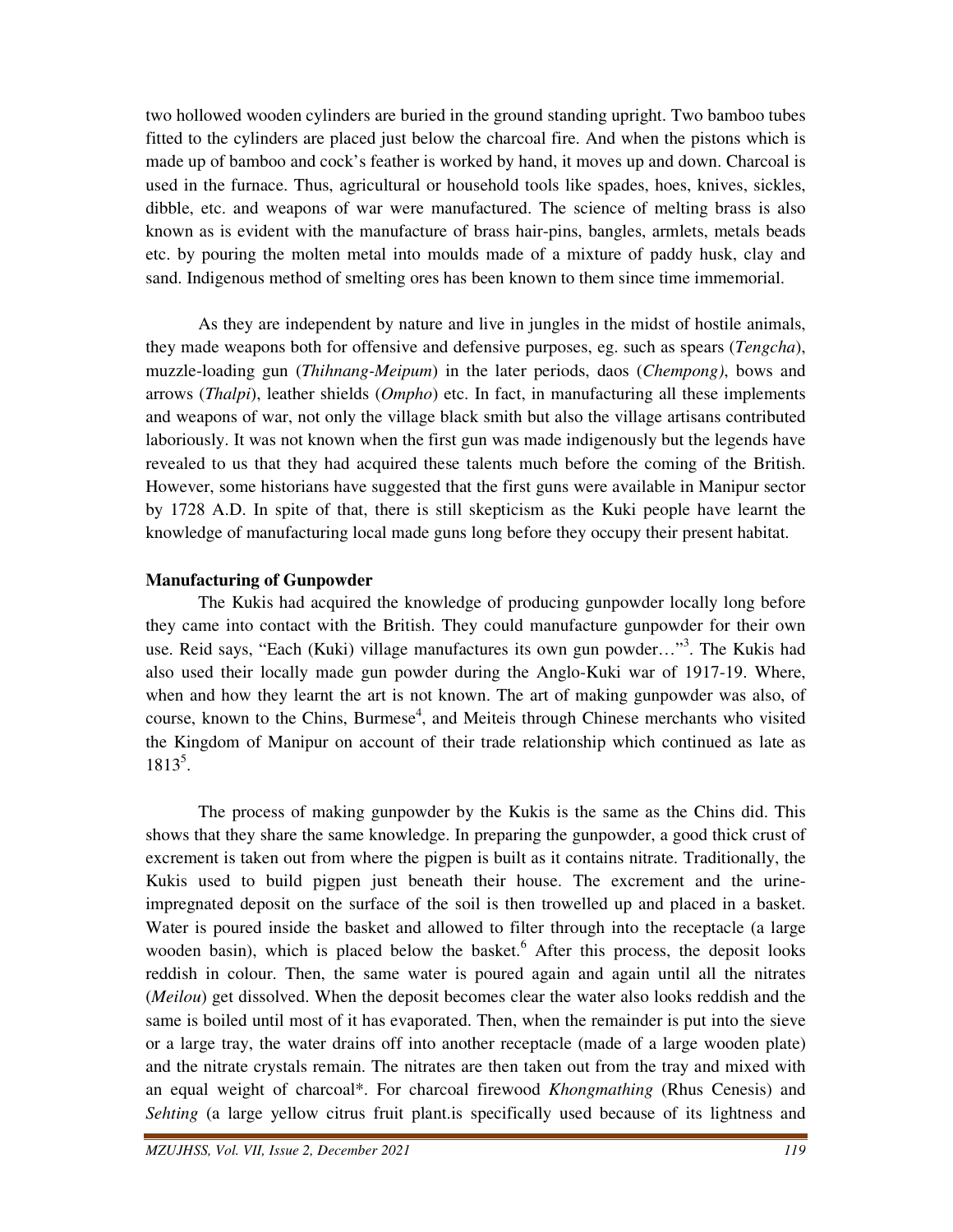ignition power. The mixture is pounded in a mortar until it becomes dust or powdery. The process is then completed and the powder is ready for the gun. The Kuki hunters used to keep the powder in a small bamboo container and take with them along with the bullets when they went for hunting.<sup>7</sup> The Kukis in past did not purchase any ammunition in the local market as they could manufacture by themselves.

# **Other Indigenous Products**

Among the Kuki tribes, the ThadouKukis appear to be the most advanced comparatively with the other tribes in terms of manufacturers as is evident from their household properties. They manufactured *Dahpi* (large gongs), *Dah thibu* (set of three gongs), *Tuidol* (large basin), *Lumdal* (Brass plates placed on shield), *Chaldep* (Brass dao shape plate) etc. This shows that they acquired the art of metallurgy and metal works to run their own cottage industries. Later, the indigenous product was replaced by the Burmese or foreign made gongs<sup>8</sup>. Besides, clay pots of various kinds for household utensils had also been manufactured by themselves for storing water and other liquid foods. As of now in order to meet the global taste, the Manipur artisans are making suitable adjustments to the traditional toys. Local dresses have been modified with various decorative items to attract customers. This may not be called losing local culture, but adjusting to or modification of local culture.

# **Salt Production**

Though the Kukis obtained salt as one of the essential items from the Valley $\degree$ , in some places they manufactured salt for their own use in a very limited scale. The Tolphei Kuki areas in the south<sup>10</sup>of Manipur stateand the Tangkhul Naga areas in the north of Manipur manufactured salt for their own consumption. Besides, the Kukis living near Jessami, bordering Manipur and Nagaland had their own product until the recent past. In Tangkhul areas, Kharasom and its neighbouring villages such as, Luchai, Challou, Namli, Kongai, Nungai, etc. manufactured salt. In fact, the presence of brine wells in the area provides employment for a mumber of villagers. Some of these brine wells were shared some time by the Kukis as well. The Kukis of course, had their own brine wells in the nearby Kanjang villages especially in the neighbouring Nagaland-Manipur border areas called *Phougam Phailei*. It appears that the tribes of Manipur like the Meiteis had the knowledge of producing salt from brine wells only. They seldom produced salt from salt mines or by extracting it from plants gathered or cultivated in the bush, because of lack of knowledge of salt mines<sup>11</sup>.

 The Kukis were able to determine the existence of brine well by watching the movement of cattle and by the footprints of wild animals called *Sakhoni*, which provided clues due to their fondness for salt. When its existence was confirmed by testing the water with their fingertip, those areas having salty flavour were separated from the nearby flowing water. Then fencing was constructed round the well to protect them from domestic and wild animals. The brine wells were close to the riverbeds and were considerably deep.

# **Salt Production and Division of Labour**

The traditional method of producing salt among the Kukis was simple. Mostly it was the work of men whose technical know-how was turned to good use. As brine wells were far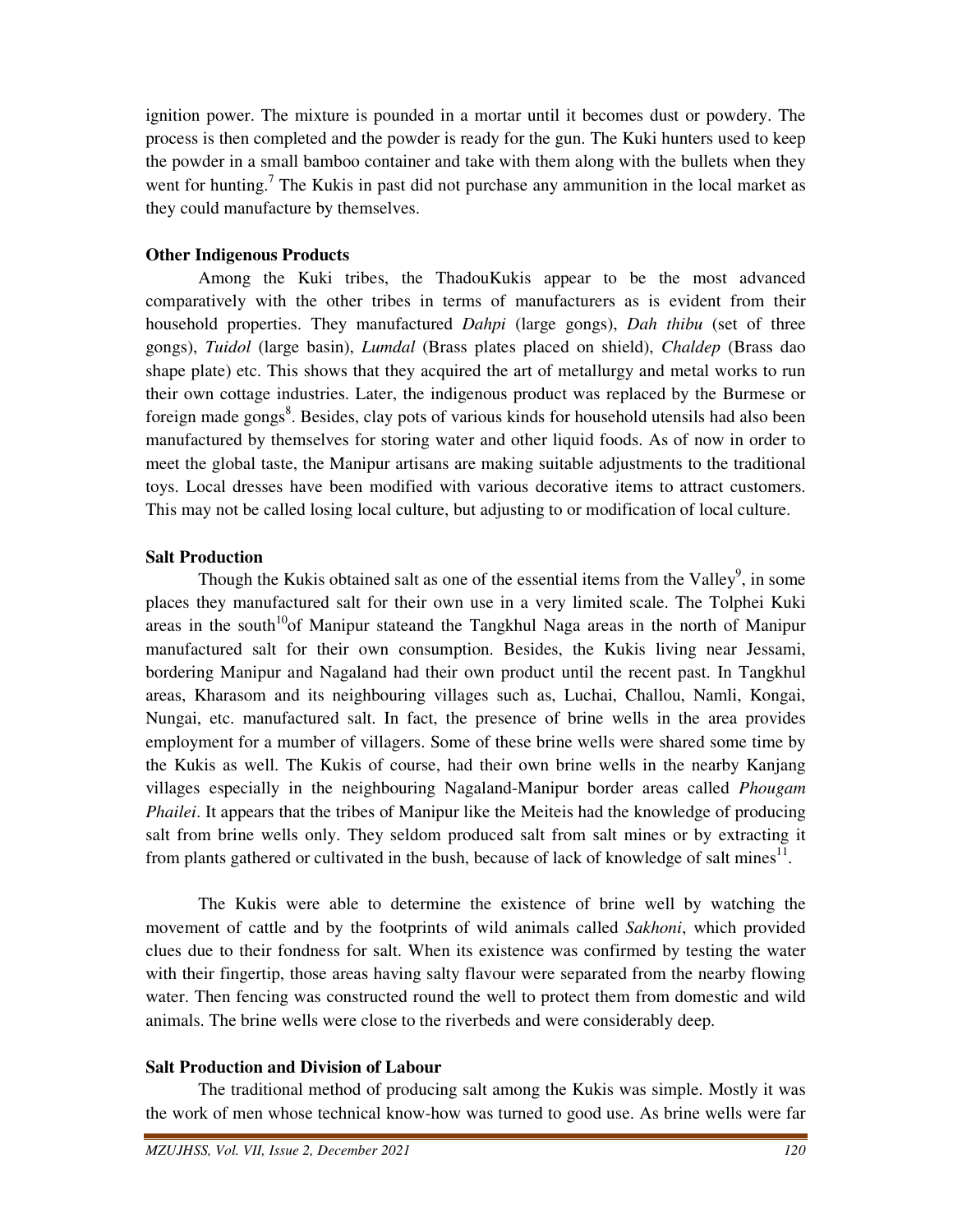from their homes, they set up a temporary thatched hut near the brine wells and stayed for weeks together until they manufacture the required quantity of salt for the annual consumption of their respective family households. The Kukis set out for this work normally during dry or winter season to avoid rains. The table<sup>12</sup> below shows the whole process of production and the nature of operation as well.

| Process of Production: Salt Manufacture |                                           |                                    |                   |  |  |  |
|-----------------------------------------|-------------------------------------------|------------------------------------|-------------------|--|--|--|
|                                         | Н                                         | Ш                                  | IV                |  |  |  |
| *Collecting                             | *Preparing                                | oven of $\ast$ collecting<br>fresh | $*$ to<br>oversee |  |  |  |
| firewood<br>and                         | requisite number, salty water and filling |                                    | evaporation       |  |  |  |
| transporting it to                      | boiling and supply of                     | the boiling pot or                 | process           |  |  |  |
| the fireplace                           | the burning firewood.                     | bowl                               | **individual      |  |  |  |
| **collective work                       | **collective work                         | **collective<br>work               | work (day time)   |  |  |  |
| (whole day)                             | (day and night)                           | performed during day               |                   |  |  |  |
|                                         |                                           | time                               |                   |  |  |  |

\*Nature of operation

\*\*Forms of work & time taken

 The table above reveals that in the process of salt production, there was a clear cut division of labour among the group right from the gathering of fire wood to overseeing evaporation and crystallisation. Of course, it was not a complicated process as can be seen in the nature of operation. The table shows that collective work prevailed over the individual work, though individual could also perform collective works. It required a participation of 6 to 10 men, divided among themselves where in each group there should be 3 men or more depending upon the nature of work and requirement of labour. While the nature of operation remained the same, work allotment among the groups could also be inter changed. As the work of felling dry trees, cutting into pieces and transportation was tiresome other men drawn from either of the other two groups often replaced them. The quantity of products was also determined.

#### *Tuisum/Tui-Changsu*

 The Kukis with the help of water had developed this traditional rice-mill. It used to be constructed near or a little far from the house where flowing water was available. Even when they went to work in the fields, the water rice mill kept on pounding the rice provided that there was an uninterrupted flow or supply of water. The water rice-mill not only helped in saving time for the busy hard-working *jhumias* but also helped to avoid strenuous manual pounding of rice. Normally, the rice mill took almost one day and one night to complete the work after which the rice was taken out and separated from the husk. *Tuisum* had thatched roof and split bamboo walls to protect the rice from domestic fowls and rain. It was indigenously designed and skillfully utilised. In many areas it is still used. This primitive technology has no modern tools and materials. It doesn't cost anything but was very helpful for economic sustenance.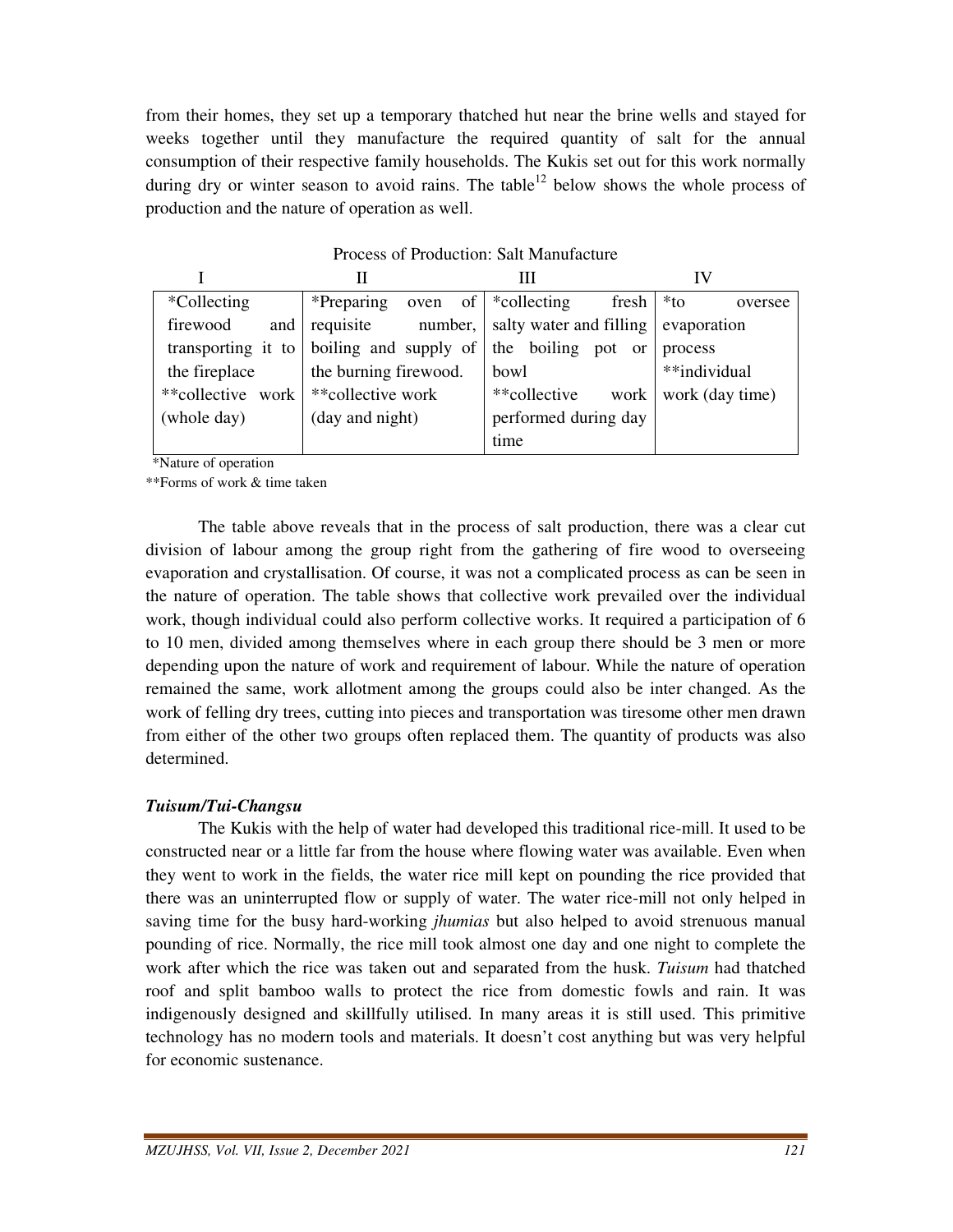#### *Chotlep*

 Besides, there was another traditional pounding mortar called *Chotlep*. It was a simple means of pounding rice-paddy by foot in which the wooden bowl or mortar moved up and down on exerting pressure. It helped to avoid strenuous labour though it took a little bit of more time. It was constructed near the portico or at the entrance of the house or could be within the courtyard with a roof. This primitive technology is nothing but just a survival skill. This kind of practices still continued in the remote and interior far flung hilly areas of Kuki villages where there is no modern rice mill machine.

# **Mortar and Pestle**

 It is a durable bowl commonly made of wood and sometimes made of stone. The pestle is also a rounded grinding tool or handle most often made of the same material as mortar. The mortar and pestle is the first means known for grinding grain and other paddy rice items. The grain was put in a shallowdepression or little depth in a stone and pounded with a rodlike stone or wooden which is called *Suh* - the pestle. Small refined version of mortar and hand tool pestle made of wood have been continued to be use till today almost in every Kuki kitchen despite the availability of modern machine made mortar and pestle in the market. In fact almost every Kuki household has a bamboo or wooden grinder bowl for making chutnis (*malchame*) or for grinding garlic, herbs, spices, peppers, chilies etc. It is ideal for cooking and cocktail parties. This polished mortar and pestle are durable, environmentally friendly and easy to clean after use.

# **Leather Works**

 The Kukis made use of the skins of domestic and wild animals when they were killed. The animal hide was processed and used for making drums, shields, ropes, basket, mats and other household materials. The Kukis used animal hide even for weapons of war which is proved by the fact that during the Anglo-Kuki War of 1917-19, leather cannon called *Pumpi* was used.<sup>13</sup> The Kukis used to make leather cannon either by using buffalo's or mithun's skin. In preparing for the making of *Pumpi*, the animal skin was soaked in water till it becomes soft. Then, it was rolled in such a way that it becomes like a compact tube and the strips of leather were tightly bound. The leather tube was then folded and closed at the one end tightly. Then, using cane ropes the outer part of the tube was encircled round tightly in order to prevent bursting when it was fired. It was indeed a novel way of using gunpowder making weaponry for self-defence.

#### **Textile Manufactures**

 One of the indigenous occupations of Manipur lay in the field of textile manufacture. It may be noted here that Handloom or Loin loom needed skill in hands. The people particularly of both the valley and hills demonstrate it effectively in their products. It is an interesting feature in as far as the traditional economy of Manipur is concerned.<sup>14</sup>

 The handloom industry still occupies an important place among the hill tribes. Among the various economic activities, the traditional loom industry plays an important factor in maintaining their economic sustenance. As cotton being one of the important commercial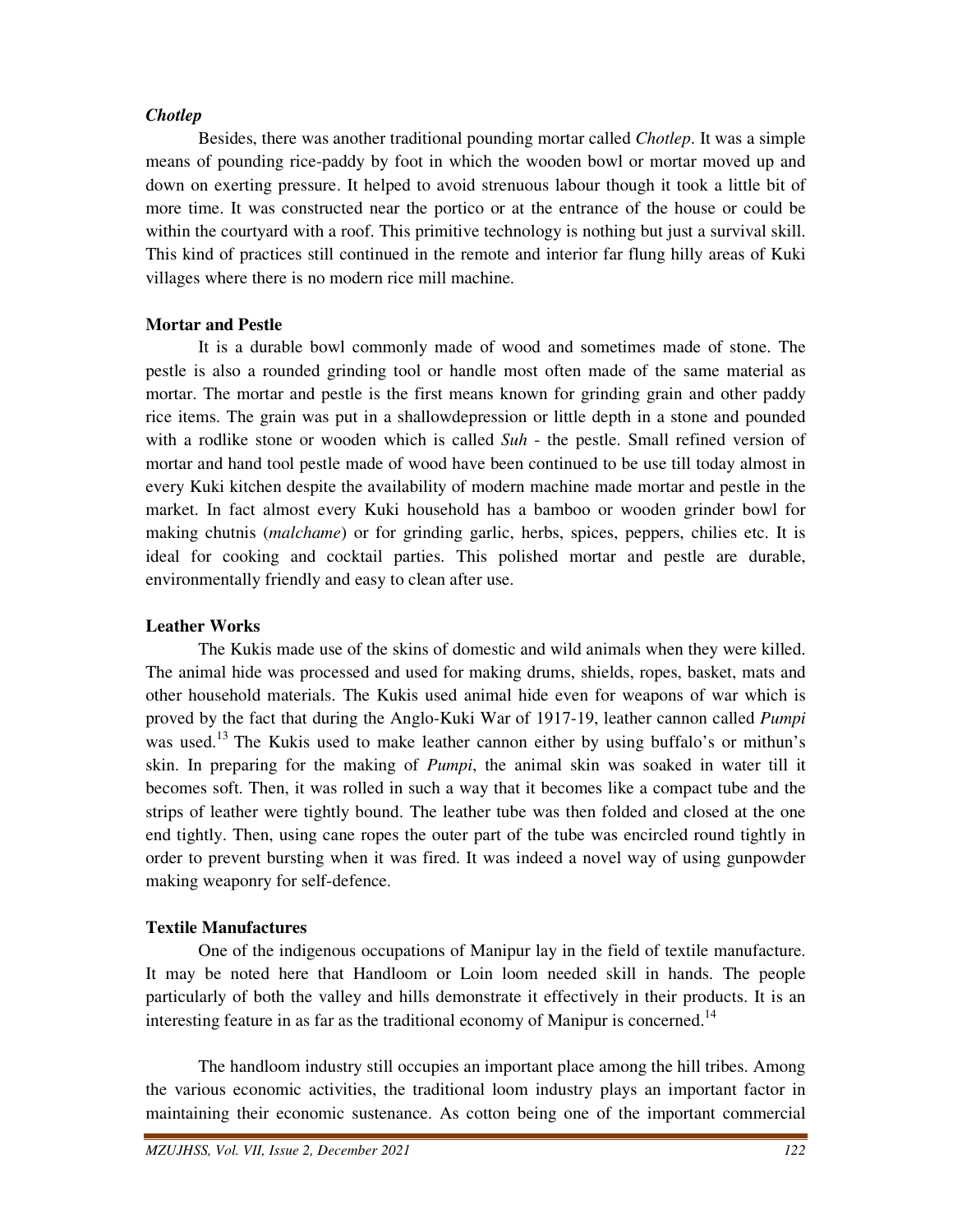crops, it was grown in the jhum field. The work of plucking or reaping the matured cotton from its plant in the field to the stage of weaving was all done by women. The seeds were extracted through wooden cotton machines made by Kukis themselves after which the cotton was ginned with a bow.<sup>15</sup> Thus, cotton became their main source of income among the other cash crops. The Thadou Kukis and their cognate tribes had, learnt the art of running cottage industries by themselves in their own houses. Looking at their expertise it may be concluded that the Kukis had been exposed to cotton technology and they had imbibed it thoroughly. Cotton or "*Kapase*" has been an indigenous plant grown in the country since the remotest past.

 Clothes of different kinds were indigenously produced and worn on different occasions and festivals. A Kuki woman would ply loin looms at daytime and nightfall and could manufacture all kinds of clothings with the help of needles. Every Kuki women was expected to know the art of weaving in the traditional past. In fact, women who were expert in the art of weaving were considered to be better brides in those days, as her services and the products strengthened the domestic economic condition. Among the Kuki society, right after the end of harvesting season and before the start of the next year cultivation, women busied themselves in weaving. Thadou Kuki women who were expert in embroidery techniques had a high reputation in the society. It is so even today. It is seen that among all the Kuki tribes every traditional cloth had embroidery marks. Plain clothes without any embroidery are rarely seen. Women really contributed substantially towards stabilizing their domestic economy.

 Dresses in general are the identity of a nation or a tribe. Dresses are like the unwritten code where by a man's social status and culture can be determined. The Kuki ways of dressing are often artistic, well adapted to the working condition in the hills. Not only the Kukis but the different tribes of the Nagas also have special shawls with symbols of animals, objects etc. for their festive occasions.<sup>16</sup> It is a critical appreciation and expression of their culture. To exploit their talents, the Kukis did careful handicraft work and artistic embroideries all over the shawls for the warriors. It reflected a manual involvement of love, affection and recognition of their belief and deeds. It was a reflection of forms of tribal worship. Hence, the design of the textiles, the arrangement of looms, the meaning of the used symbols help us to determine that the Kuki women had a high degree of expertise and had made advancement in their technique. For instance, Thadou Kuki women make shawls like *Saipikhup*. Literally, it means 'elephant's (Saipi) – knee (khup) because of its design on both the edge. The design is said to have been acquired during their wandering in the south East Asian forests, where they encountered hordes of elephants. Another important shawl is Mangvom. Literally, it means a 'black (vom) – border (mang)' in Thadou Kuki term. The black colour is a sign of royalty. The shawl is meant for a man of royal birth. *Khamtang* is another important shawl for a women's lungi with a beautiful artistic design of different colours. It is originally black with a striking yellow band at the bottom-line pattern with serpentine design. Intricate designs can be seen on their products. All this shawls could be made within a few weeks which is a proof of their high artistic skill. In a small Kuki family, the presence of one talented and skilful woman could extend support to the whole family and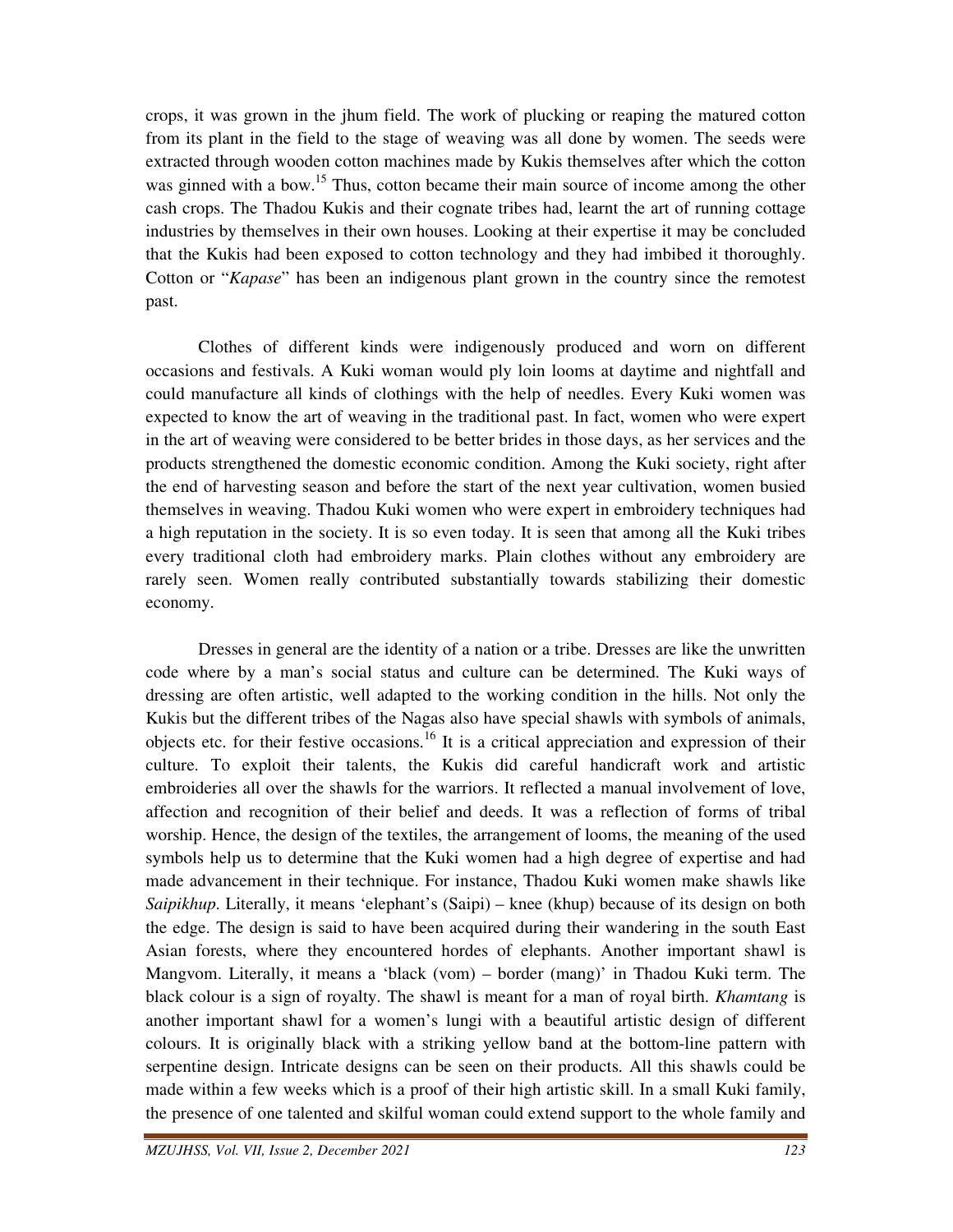strengthen their economic position. Thus, the Kuki women learnt the art of running the textile or loom machines by themselves to sustain their economic life without any formal education. For this economic contribution Kuki women were respected by every community. Practically every household in rural Manipur has a loom. In the tribal inhabited hills, it is a household activity for every female to spend some time in weaving clothes.

# **Dyeing**

 There is no much account about the art of dyeing among the Kuki society in the traditional past. In spite of that the hill tribes especially the Kukis generally used different kinds of dyeing substances. The commonest dye was obtained by boiling the leaves of the Assam indigo (*stabilanthes flaccindi-folia*) grown by them<sup>17</sup>. Small quatities of Indigo, Bixa and Alba etc. used for dyeing was also cultivated by the peasants in Manipur within the vicinity of their villages and homesteads. In as far as the art of dyeing is concerned, the process of preparation, method and its style of weaving adopted by the tribal women are not different from the Meitei women in the valley. The Kuki women could hardly obtain the leaves just enough to immerse for not more than twice a year<sup>18</sup>. In the hills, the Kuki and Naga women commonly dye yellow colours<sup>19</sup>, but it is not known as to how and from which plant the yellow pigments were extracted.In preparing for the dyeing the leaves are plucked and boiled in a pot in which yarn or cloth is immersed and after some few minutes, the cloth or yarn is taken out to dry in the sun. Thus, all works of dyeing, its preparation of cotton yarn, weaving etc. was traditionally done by women. It also shows of the scope for vocational mobility.

# **Rice-beer Products**

 The Kukis prepared a variety of drinks in the traditional past such as rice-beer, strong rice-beer, liquor, etc. The common drinks prepared by them are distilled from rice. Though there are variety of drinks, the method of preparation is however almost the same. (See table)

| Time     | hrs | $2-3$ hrs | 1 hrs | 2 hrs | $4-5$ days              |
|----------|-----|-----------|-------|-------|-------------------------|
| taken    |     |           |       |       |                         |
| Father   | X   | X         | X     | X     |                         |
| Mother   |     |           |       |       | fermentation<br>process |
| Son      |     | X         |       |       |                         |
| Daughter |     |           |       |       |                         |

| hours     | Pounding of rice and removing of husk |  |
|-----------|---------------------------------------|--|
| 2-3 hours | Soaking of rice and drying            |  |
| 1 hours   | Pounding of rice to powder            |  |
| 2 hours   | Final preparation                     |  |
|           | .                                     |  |

Note: 'X' indicates non-involvement in the process,  $\checkmark$  indicate involvement

 Table showing man-hours in preparing Rice-beer ingredients etc. and the involvement of families thereof. The Table above shows the whole process of preparing rice-beer and the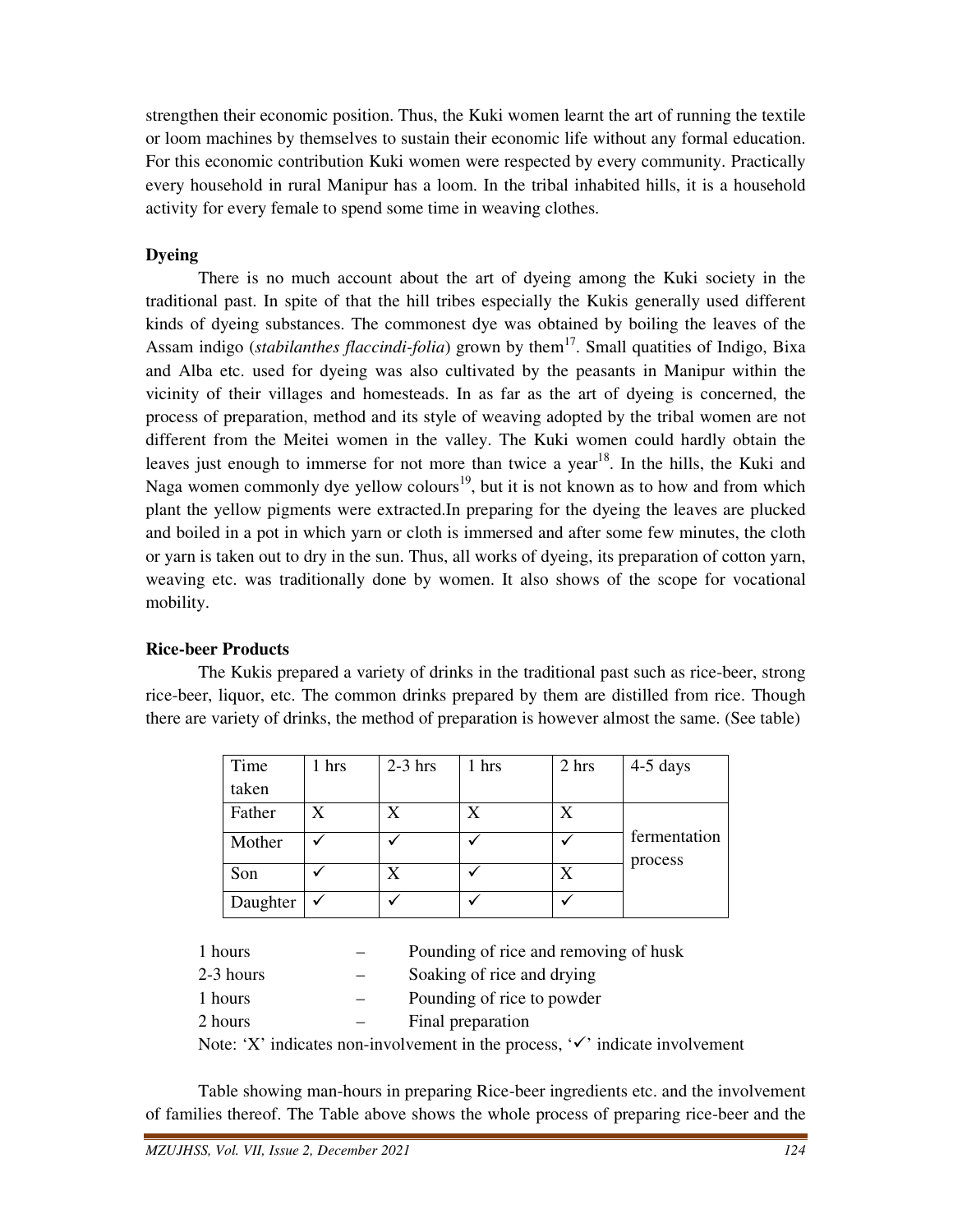involvement of family members in each stage right from the pounding of rice to the final preparation. The whole family is not necessarily involved in the preparation. The 'father' does not take part and even the 'son' join his mother and sister only when it requires strenuous manual labour. This shows that making of rice-beer is largely the work of women though not exclusively, since the 'father' and 'son' are pre-occupied with other self-domestic works. However, in some families all the household members get involved in every stage of preparation.

 In preparing the above drinks, it involves some process. When rice has been clearly separated from its husk, it is soaked in water for about 2 to 3 hours and then the soaked rice is put in a large bamboo or cane tray in order to drain off the water from it. When it becomes dry the rice is then pounded with a mortar and crushed it into powder. The fine powder is then put in the pot of boiling water and is steered properly till it becomes sticky liquid. Then when it gets cold two or three small pots of cold water is poured into the sticky rice powder in a container- basin and is steered again. Then, finally the container is stored in different pots for about 4 to 5 days for fermentation, after which the stuff is ready for drinking. This kind of drink is quite nutritious. The tribals in Manipur are used to it. Besides, the Kukis are also used to making rice beer called *Vai-ju*, by mixing the cooked rice and the husk and then putting yeast called *Chol* for quick fermentation. It is the work of women. It takes hardly two to three days for fermentation after which the stuff is ready for drinking. Some of the indigenous drinks are also highly intoxicating. Preparation of rice-beer and its consumption is an indispensable part of the culture and socio-economic life of the Kukis. It is used at times of religious ceremonies and social functions.

#### **Work Pattern**

 The culture of working pattern in the traditional Kuki society is quite elaborately detailed. The following table shows –

| $($ $\alpha$ or $\alpha$ pattern in mail-nours dany $\beta$ |             |            |           |              |  |
|-------------------------------------------------------------|-------------|------------|-----------|--------------|--|
| Individual/                                                 | Agriculture | Production | **Self    | ***<br>other |  |
| collective                                                  |             | of goods   | domestic  | activities   |  |
| Men                                                         | $5-6$ hrs   | $1-2$ hrs  | $1-2$ hrs |              |  |
| Women                                                       | $5-6$ hrs   |            | $2-3$ hrs |              |  |
| Son                                                         | $2-3$ hrs   | $1-2$ hrs  |           |              |  |
| Daughter                                                    | $2-3$ hrs   | -          | $1-2$ hrs |              |  |
| Children                                                    |             |            |           | $2-3$ hrs    |  |
| Community                                                   | $6-7$ hrs   | -          |           |              |  |

Daily routine of labour inputs in terms of man-hours on different professions (Work-pattern in man-hours daily)

Note: \*\*self domestic includes the work of rice beer making, manufacturing gun powder, weaving, dyeing, etc. \*\*\*other activities include collection of fodder, collection of firewood, fetching water, looking after babies etc.

 The Table above reveals that whether individual or collective, male or female except children, are engaged in agricultural activities, which is their main occupation. This shows that in 'Agriculture', they spend much more time and labour comparatively, than any other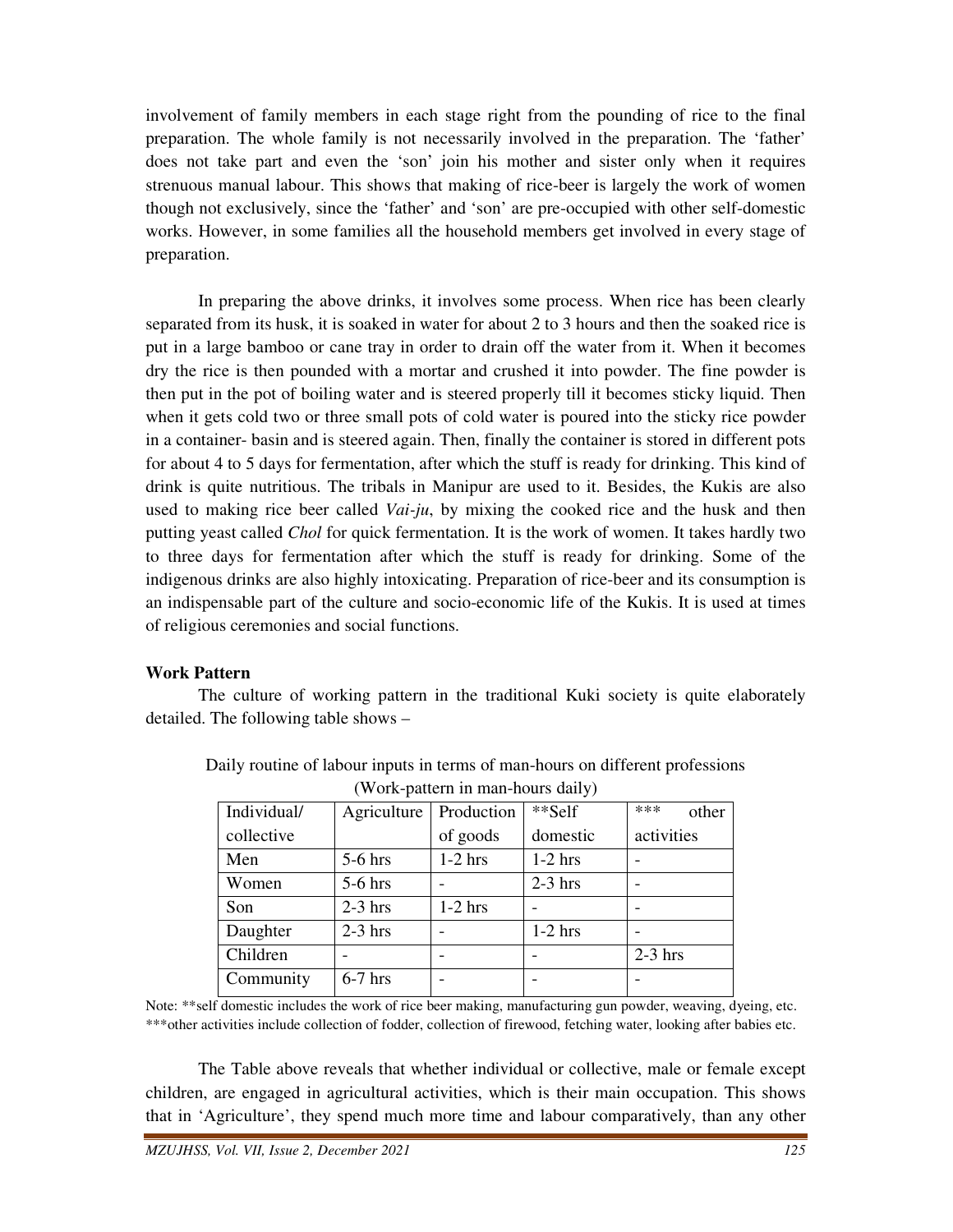works. Production of goods is essentially the work of men assisted by their son which is also the case of women assisted by their daughter under 'self domestic'. It shows the social division of labour on different profession. Rice-beer making is still practised among some tribes especially the Zous living in Churachandpur district. The intensity of labour-inputs and the time spent by the son and daughter under 'other activities' is comparatively the same with that of agricultural activities. Children looked after babies while their parents were at work. This helped the parents especially the mother to engage themselves in more productive works. Thus, in certain Kuki families, the birth of a new child is welcomed as it adds to the numerical strength of the labour-force within the family by inheriting the duties of their parents automatically. The 'Community' is heavily engaged in agricultural activities. They work collectively in the form of Labour-corps (*Lawm*). The Table also shows that any work of complexity is done essentially by 'Men' and 'Women'. It is also clear that the intensity of labour-inputs in terms of man-hours on 'Agriculture' prevails unequalled than any other or its allied activities. Thus, it can be concluded beyond doubt that more time and more labourinputs are needed under 'Agriculture' to sustain the self-economic sufficiency on which it solely depends.

 Thus, most of the Kuki craft goods were produced to meet the household needs and for the requirement of the village community until the recent past. These handicraft products have now high demand in local market which may require full-time specialization of the skill for more production and sale. Even Indian handicraft exports have much scopeof growth in future global markets as they have the potential to grow fast at the international level. The Kuki indigenous cultural items are still in great demand and may continue to do so within the social circle of the Kuki-Chin-Mizo community and even in the global markets.

#### **Conclusion**

 Within the last fifty years, the economic condition of the Kukis has undergone significant changes. The dawn of political stability ultimately brought security to their lives and property. The Kuki ethnoses are now poised for moving ahead in the search for better amenities of life in sharp contrast to the primitive, savage and wretch lives they lived in the past. The socio-economic and political changes of the Kukis as a result of their conversion to Christianity, the spread of modern education, science and technology has had tremendous impact and has subsequently changed their attitude and approach in matters related to the art of living. With the passage of time and the pace of civilisation advancing, trade and commerce began to increase by leaps and bounds. The Kukis in the hills of Manipur state became the chief suppliers of various types of wood, bamboo and cane products. The craftspeople in the Kuki society continued to produce goods in low volume but with a high degree of variety. The existence of such trade relationship with the neighbouring people even across the border assumed increasing importance in commercial activities. The introduction of new colonial currency in Manipur with the advent of British administration had tremendous impact on the subsistence economy of the Kukis. Process of monetisation had created the self-sufficiency in the economy of the hill people. This new development became a great determining factor in as far as their economic transition was concerned. The traditional economy of the Kukis was integrated with the colonial economy gradually. They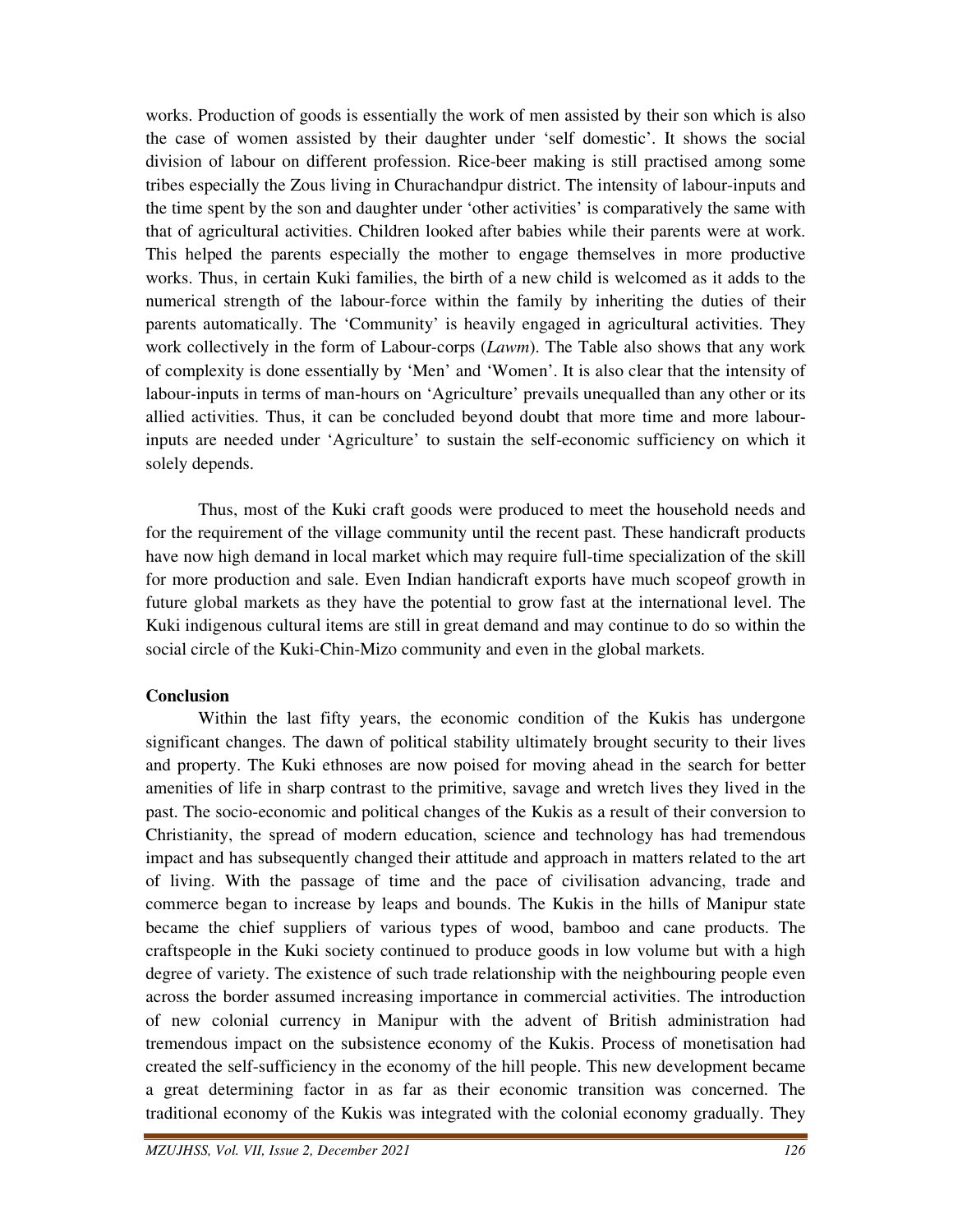were also taught a better trade within themselves and to others. The process of manufacturing indigenous products received a new impetus. Traditional form of production in the field of carpentry work, handloom industries etc. were modernized to suit local and global market. Affected by the progress of education and modernization, the Kuki society has now changed in the field of small-scale skilled and craft production system to meet the requirements of increasing population and made themselves fit to meet the competitive global market. As such, in order to meet the requirements of globalization, imparting entrepreneurship training is required and should be given top priority. Entrepreneurship in areas like Tailoring and Cutting, Carpentry, Foundry, Blacksmith, Weaving, Cane and Bamboo, Carpet weaving and Doll & Toys making etc. are provided by the Government of Manipur. To meet the challenge of globalization indigenous resource management should be streamlined. Entrepreneurship Development Programme (EDP) and Skill Development Programmes should also be promoted.As Manipur has a huge stock of natural, material and human resources, the Kuki people could exploit their strength and potentiality fully for maximum benefit.

\*\*\*\*\*\*\*

#### **Endnotes**

- <sup>1</sup>Gailangam, K., Economic changes during the British Rule, 1891-1947, unpublished dissertation submitted to Manipur University. 1997, p. 48.
- <sup>2</sup>. Shakespear, J. (1912) Lushai-Kuki Clans, Book-1, Delhi, Cultural Publishing House, pp. 28-29.
- <sup>3</sup> Reid Scott, A.,Chin-Lushai Land including a description of the various expedition into the Chin-Lushai Hills and the country with Maps and illustration, Aizawl, Tribal Research Insitute, 1983, p.232.
- <sup>4</sup> Carey & Tuck., The Chin Hills Vol. 1 (A History of the people...their country), Delhi.1987, p.225.
- 5.Sanajaoba, Naorem., Manipur-Past and Present.,1988, Vol. I. Delhi. p.11.
- $6$ <sup>6</sup> Carey & Tuck; Ibid.
- \*For charcoal, firewood is collected from a specific tree such as Khongmathing (*Rhus Cenesis*), Sehthing (*citrus*) plants - the citrus fruit with acid juice, or even from the trunk of the chilly plant called Malchapom thing, etc.
- $7$ The art of making gunpowder is of course, still known among many Kuki elders. Its practice is not completely given up. Besides, during my young age, I personally saw the elders of my village making gunpowder, which was used for hunting wild games.
- <sup>8</sup> Shaw, William., Notes on the Thadou Kukis. Delhi, 1929, pp.90-91. Cited as Shaw hereafter.
- 9.cited from K. Ruhini Kumar Sharma's paper on-*Economic factor in social formation in Precolonial Manipu*r in a seminar on the "Medieval and Modern History of North East India", from 23-24 Oct. 2003, organised by Dept. of Art & Culture. Govt. of Manipur. Imphal, p.22.
- <sup>10.</sup>Personal interface with Tolphei Kukis of Manipur's Churachandpur district at my residence at National Games village, Imphal way back in Dec. 2017.